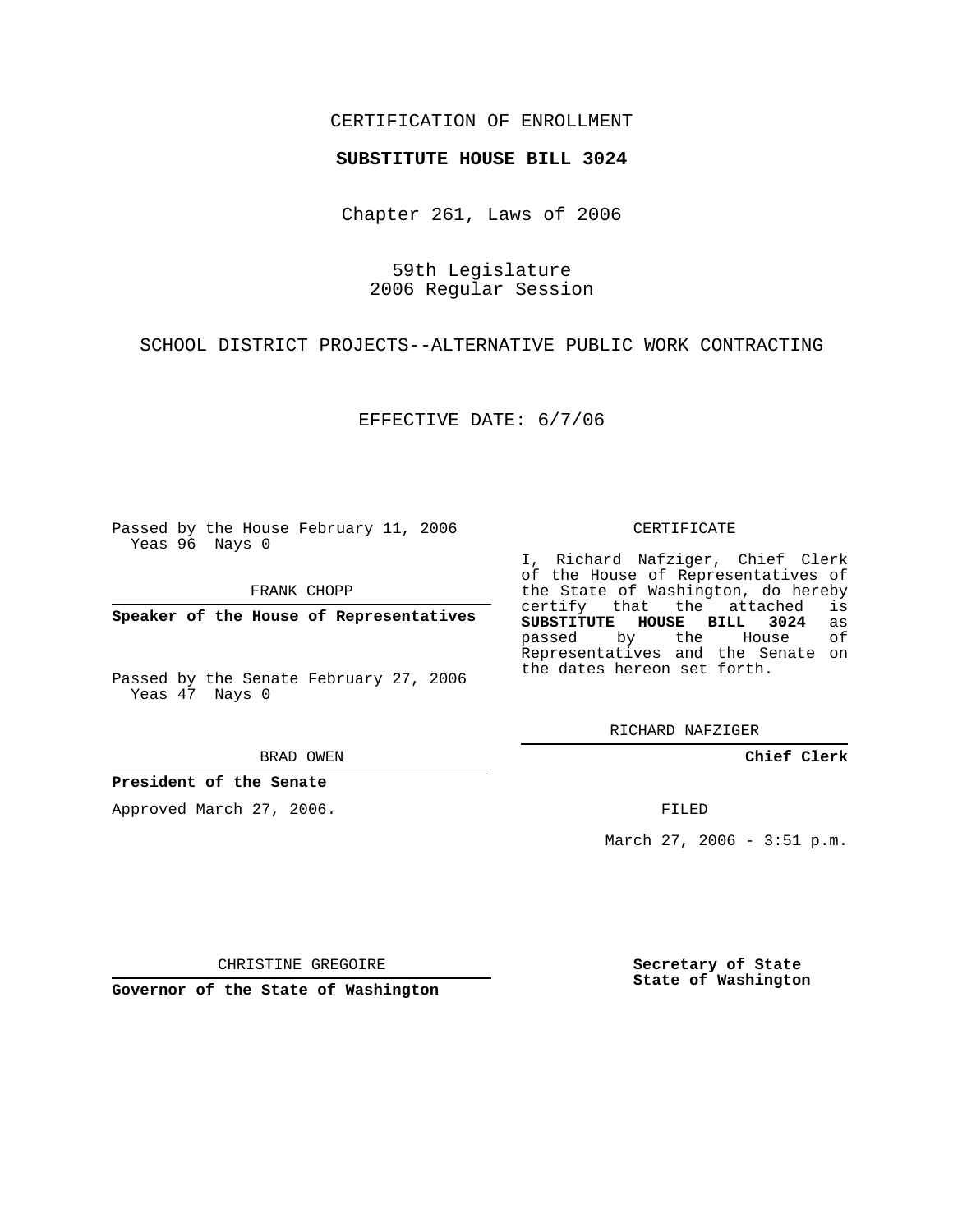## **SUBSTITUTE HOUSE BILL 3024** \_\_\_\_\_\_\_\_\_\_\_\_\_\_\_\_\_\_\_\_\_\_\_\_\_\_\_\_\_\_\_\_\_\_\_\_\_\_\_\_\_\_\_\_\_

\_\_\_\_\_\_\_\_\_\_\_\_\_\_\_\_\_\_\_\_\_\_\_\_\_\_\_\_\_\_\_\_\_\_\_\_\_\_\_\_\_\_\_\_\_

Passed Legislature - 2006 Regular Session

## **State of Washington 59th Legislature 2006 Regular Session**

**By** House Committee on State Government Operations & Accountability (originally sponsored by Representatives Haigh, Cox, Ericks, Miloscia, Armstrong, McCoy, McDermott, Green, Morrell, Wallace, Nixon, Clements, Chase and Linville)

READ FIRST TIME 02/03/06.

 1 AN ACT Relating to alternative public works contracting for school 2 district capital demonstration projects; and amending RCW 39.10.067, 3 39.10.115, and 39.10.902.

4 BE IT ENACTED BY THE LEGISLATURE OF THE STATE OF WASHINGTON:

 5 **Sec. 1.** RCW 39.10.067 and 2003 c 301 s 3 are each amended to read 6 as follows:

 In addition to the projects authorized in RCW 39.10.061, public bodies may also use the general contractor/construction manager contracting procedure for the construction of school district capital demonstration projects, subject to the following conditions:

11 (1) The project must receive approval from the school district 12 project review board established under RCW 39.10.115.

13 (2) The school district project review board may not authorize more 14 than ((sixteen)) twenty-three demonstration projects valued over ten 15 million dollars.

 (3) The school district project review board may not authorize more than two demonstration projects valued between five and ten million dollars and the authorization for the two demonstration projects shall expire upon the completion of the two projects.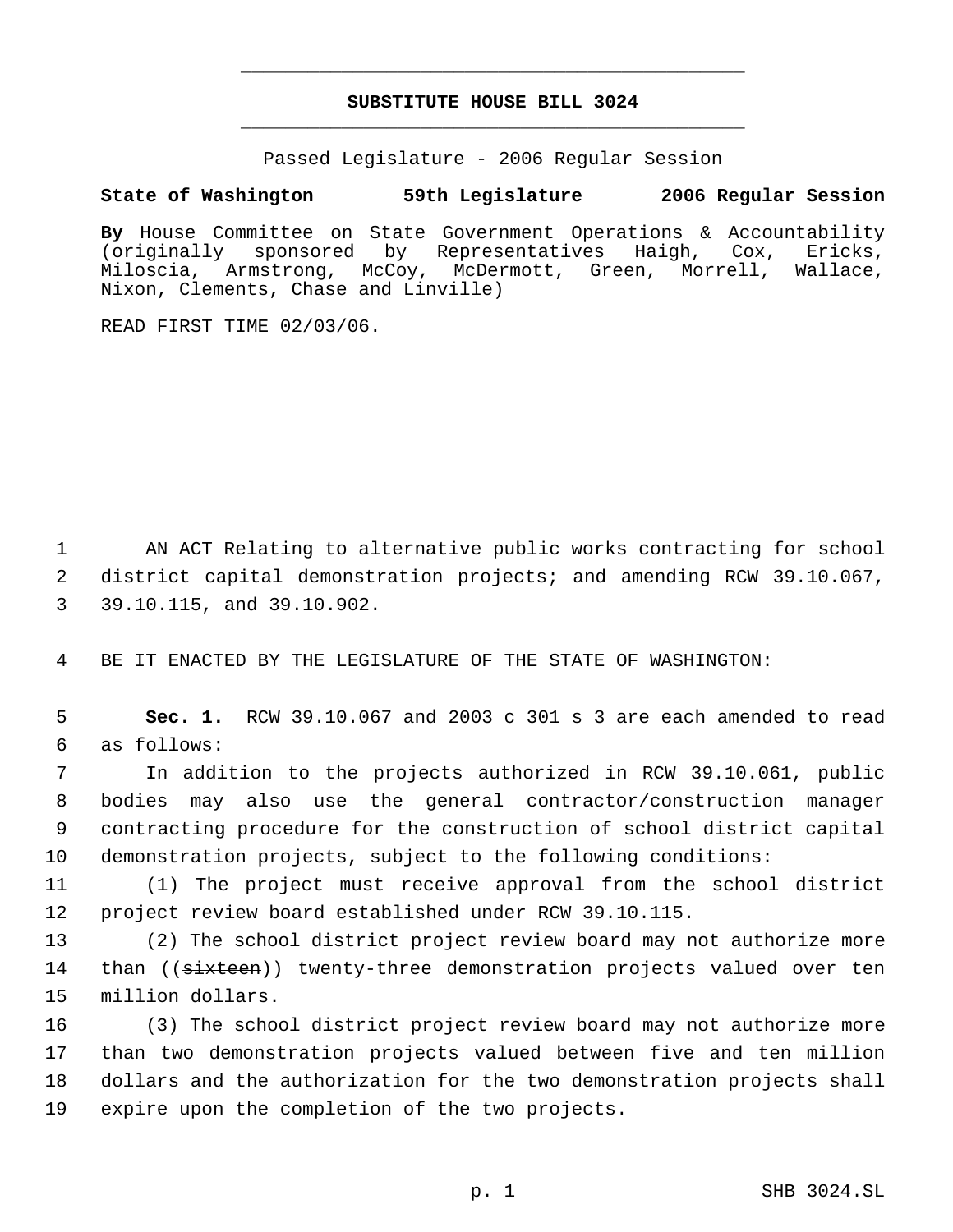**Sec. 2.** RCW 39.10.115 and 2001 c 328 s 4 are each amended to read as follows:

 (1) The school district project review board is established to review school district proposals submitted by school districts to use alternative public works contracting procedures. The board shall select and approve qualified projects based upon an evaluation of the information submitted by the school district under subsection (2) of this section. After July 1, 2001, any appointments for full terms or to fill a vacancy shall be made by the governor and shall include the following representatives, each having experience with public works or commercial construction: One representative from the office of the superintendent of public instruction; one representative from the office of financial management; two representatives from the construction industry, one of whom works for a construction company with gross annual revenues of twenty million dollars or less; one 16 representative from the specialty contracting industry; one 17 representative from organized labor; one representative from the design industry; one representative from a public body previously authorized under this chapter to use an alternative public works contracting procedure who has experience using such alternative contracting procedures; one representative from school districts with ten thousand or more annual average full-time equivalent pupils; and one representative from school districts with fewer than ten thousand average full-time equivalent pupils. Each member shall be appointed for a term of three years, with the first three-year term commencing after June 8, 2000. Any member of the school district project review board who is directly affiliated with any applicant before the board must recuse him or herself from consideration of the application.

 (2) A school district seeking to use alternative contracting procedures authorized under this chapter shall file an application with the school district project review board. The application form shall require the district to submit a detailed statement of the proposed project, including the school district's name; student population based upon October full-time equivalents; the current projected total budget for the project, including the estimated construction costs, costs for professional services, equipment and furnishing costs, off-site costs, contract administration costs, and other related project costs; the anticipated project design and construction schedule; a summary of the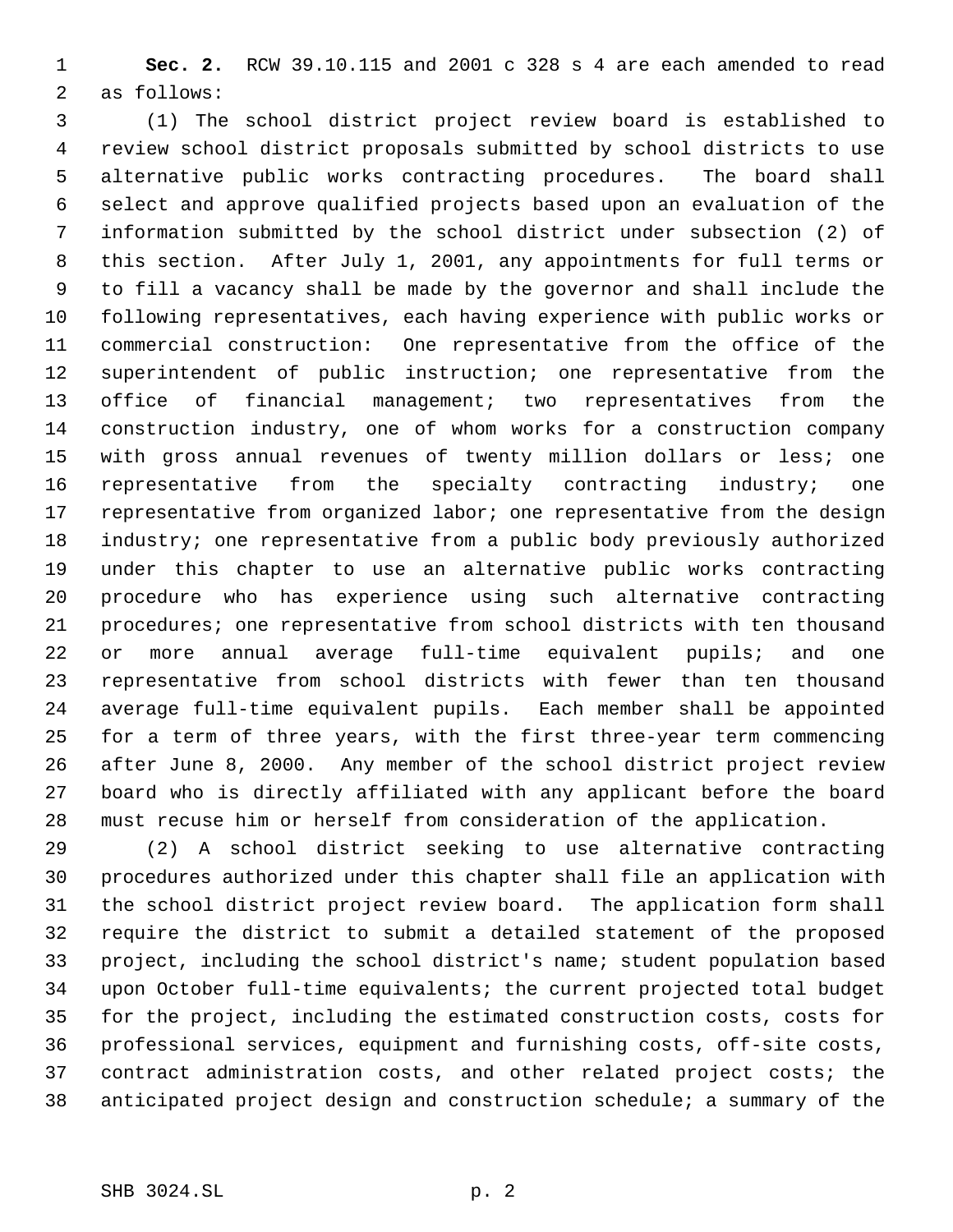school district's construction activity for the preceding six years; and an explanation of why the school district believes the use of an alternative contracting procedure is in the public interest and why the school district is qualified to use an alternative contracting procedure, including a summary of the relevant experience of the school district's management team. The applicant shall also provide in a timely manner any other information concerning implementation of projects under this chapter requested by the school district project review board to assist in its consideration.

 (3) Any school district whose application is approved by the school district project review board shall comply with the public notification and review requirements in RCW 39.10.030.

 (4) Any school district whose application is approved by the school district project review board shall not use as an evaluation factor whether a contractor submitting a bid for the approved project has had prior general contractor/construction manager procedure experience.

 (5) The school district project review board shall prepare and 18 issue a report reviewing the use of the alternative public works contracting procedures by school districts. The board shall report to 20 the capital projects advisory review board created under RCW 39.10.810 at least thirty days before January 8, 2007.

 **Sec. 3.** RCW 39.10.902 and 2005 c 469 s 5 are each amended to read as follows: The following acts or parts of acts, as now existing or hereafter amended, are each repealed, effective July 1, 2007: (1) RCW 39.10.010 and 1994 c 132 s 1; (2) RCW 39.10.020 and 2005 c 469 s 3, 2003 c 352 s 1, 2003 c 301 s 2, 2003 c 300 s 3, 2001 c 328 s 1, 2000 c 209 s 1, 1997 c 376 s 1, & 1994 c 132 s 2; (3) RCW 39.10.030 and 1997 c 376 s 2 & 1994 c 132 s 3; (4) RCW 39.10.040 and 1994 c 132 s 4; (5) RCW 39.10.051 and 2003 c 352 s 2, 2003 c 300 s 4, 2002 c 46 s 1, & 2001 c 328 s 2; (6) RCW 39.10.061 and 2003 c 352 s 3, 2003 c 300 s 5, 2002 c 46 s 2, & 2001 c 328 s 3; (7) RCW 39.10.065 and 1997 c 376 s 5;